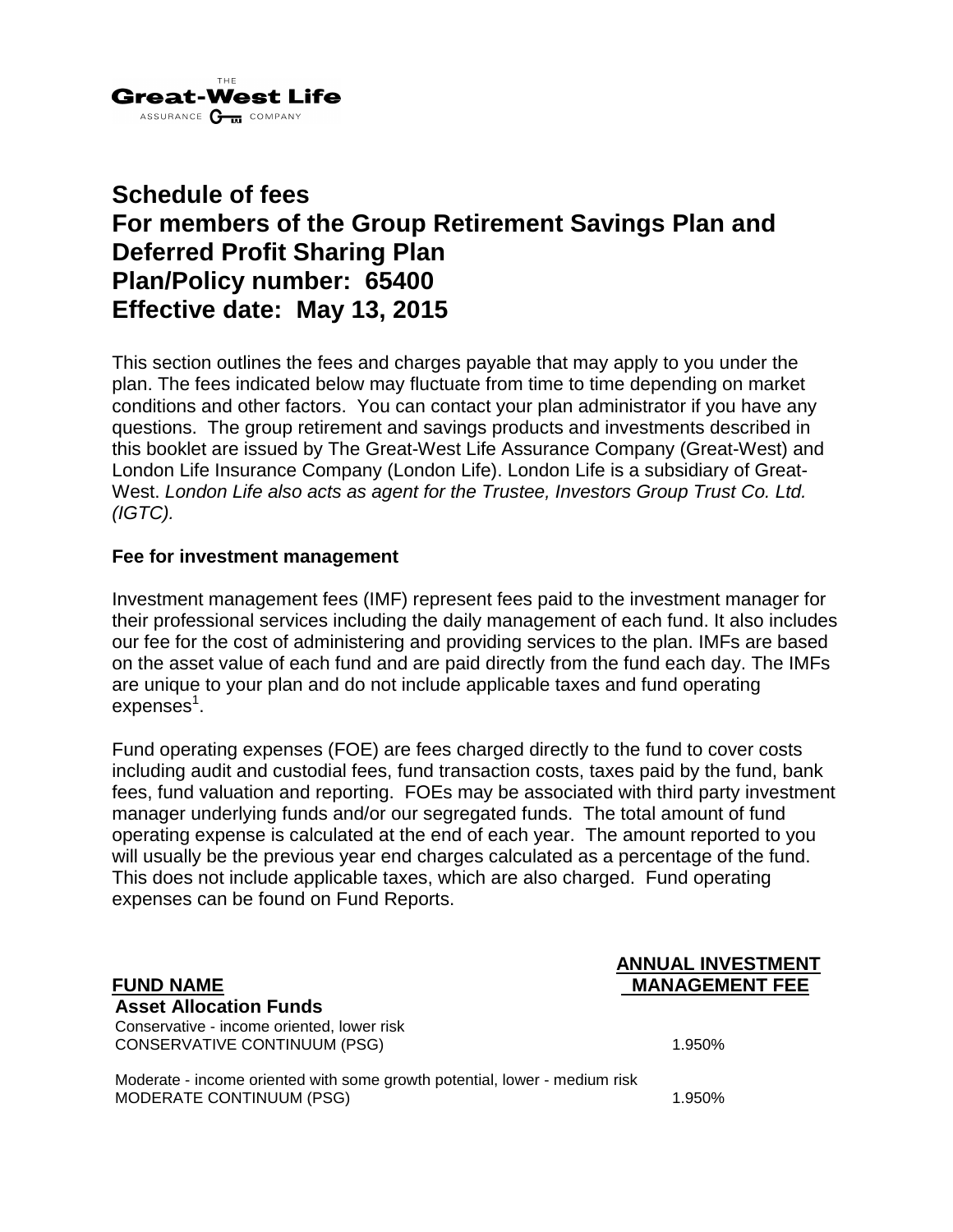| Balanced - a balance between growth and income, medium risk<br><b>BALANCED CONTINUUM (PSG)</b>                                      | 1.950% |
|-------------------------------------------------------------------------------------------------------------------------------------|--------|
| Advanced - growth oriented, medium - higher risk<br>ADVANCED CONTINUUM (PSG)                                                        | 1.950% |
| Aggressive - maximum growth potential, higher risk<br><b>AGGRESSIVE CONTINUUM (PSG)</b>                                             | 1.950% |
| Lifecycle - equity and fixed income asset mix becomes more conservative as maturity date nears                                      |        |
| CADENCE 2010 RETIREMENT FUND (PSG)                                                                                                  | 1.900% |
| CADENCE 2015 (PSG)                                                                                                                  | 1.900% |
| CADENCE 2020 (PSG)                                                                                                                  | 1.900% |
| CADENCE 2025 (PSG)                                                                                                                  | 1.900% |
| CADENCE 2030 (PSG)                                                                                                                  | 1.900% |
| CADENCE 2035 (PSG)                                                                                                                  | 1.900% |
| CADENCE 2040 (PSG)                                                                                                                  | 1.900% |
| CADENCE 2045 (PSG)                                                                                                                  | 1.900% |
| CADENCE 2050 (PSG)                                                                                                                  | 1.900% |
| CADENCE 2055 (PSG)                                                                                                                  | 1.900% |
| <b>Balanced Funds</b><br>Canadian Balanced - medium growth potential, medium risk<br>CDN ASSET ALLOCATION (FIDELITY)                | 2.200% |
| <b>BALANCED (BONAVISTA)</b>                                                                                                         | 1.900% |
| <b>Canadian Equity Funds</b><br>Canadian Dividend and Large Cap - medium growth potential, medium risk<br>DIVIDEND (LONDON CAPITAL) | 1.750% |
| Canadian Equity - medium to higher growth potential, medium to higher risk<br><b>CANADIAN EQUITY (JF)</b>                           | 1.850% |
| <b>CANADIAN EQUITY (SRA)</b>                                                                                                        | 1.850% |
| CANADIAN EQUITY (LEITH WHEELER)                                                                                                     | 1.950% |
| <b>CANADIAN EQUITY (GREYSTONE)</b>                                                                                                  | 1.850% |
| Canadian Equity Small and Mid Cap - higher growth potential, higher risk<br>CDN SMALL CAP (RENAISSANCE)                             | 2.150% |
| <b>Cash and Equivalent Funds</b><br>Canadian Money Market - lower risk, lower return<br>MONEY MARKET (PORTICO)                      | 1.500% |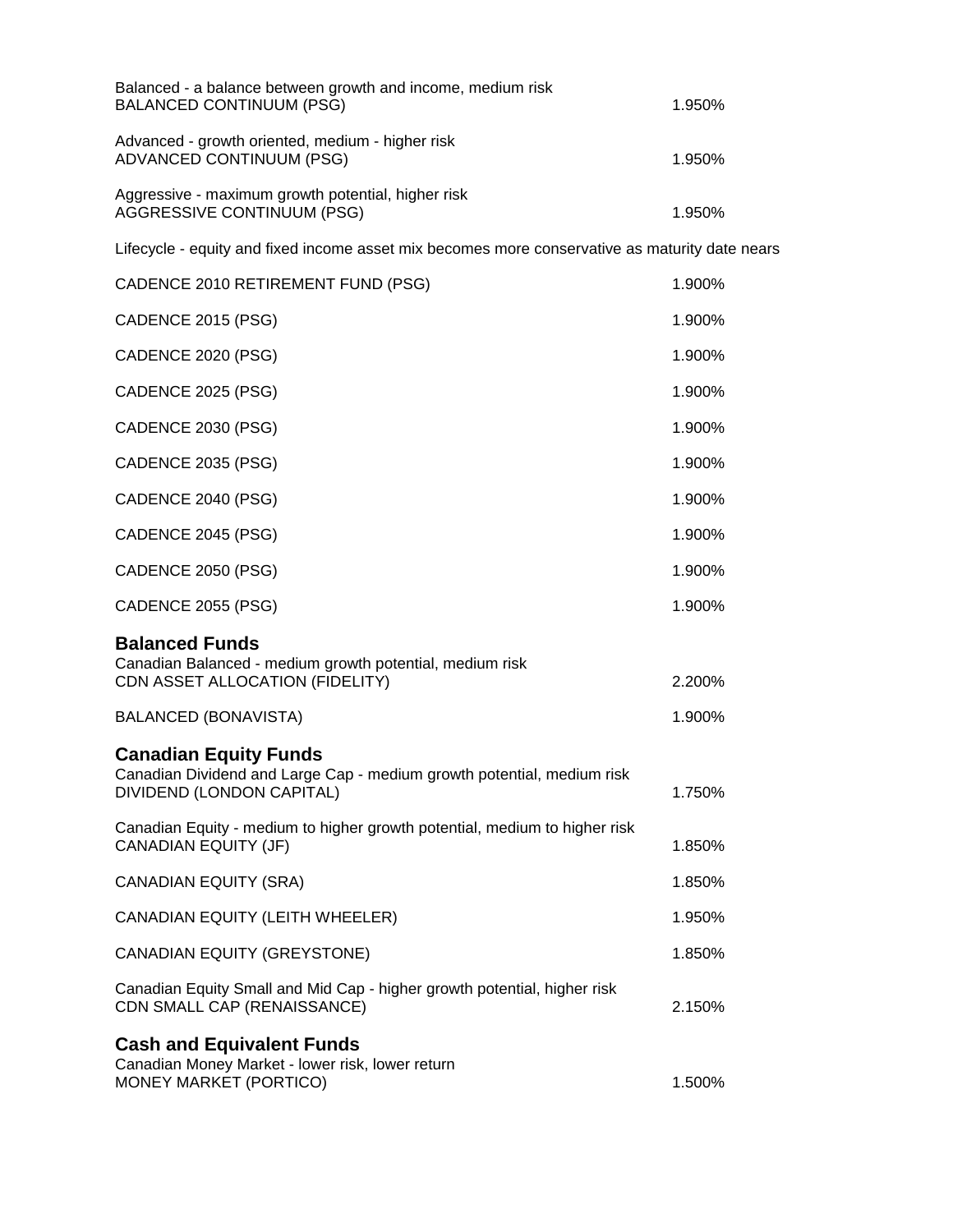| <b>Fixed Income Funds</b>                                                                                     |        |
|---------------------------------------------------------------------------------------------------------------|--------|
| Canadian Bond - lower risk, lower - medium return<br><b>BOND (PORTICO)</b>                                    | 1.700% |
| Canadian Mortgage - lower risk, lower to medium return<br>COMMERCIAL MORTGAGE (PORTICO)                       | 1.950% |
| <b>Foreign Equity Funds</b><br>U.S. Equity - medium risk, higher return<br>U.S. VALUE EQUITY (LONDON CAPITAL) | 1.750% |
| U.S. BASIC VALUE (RENAISSANCE)                                                                                | 2.200% |
| <b>AMERICAN EQUITY (MFS)</b>                                                                                  | 1.900% |
| Global Equity - higher risk, higher return<br><b>GLOBAL EQUITY (SPRUCEGROVE)</b>                              | 2.100% |
| International Equity - higher risk, higher return<br>INTERNATIONAL EQUITY (SPRUCEGROVE)                       | 2.100% |
| Regional Equity - higher risk, highest return<br><b>ASIAN GROWTH (AGF)</b>                                    | 2.100% |
| <b>Special Equity Funds</b>                                                                                   |        |
| Specialty - varying risk, varying return<br><b>CDN RESOURCES (AGF)</b>                                        | 2.000% |
| SCIENCE AND TECHNOLOGY (GWLIM)                                                                                | 1.850% |
| <b>REAL ESTATE (GWLRA)</b>                                                                                    | 2.100% |

1 The *investment management fee and expense* represents the combination of the investment management fee and fund operating expense, without applicable taxes. *Investment management fee and expenses* can be found in your enrolment material or on our website, GRS Access, at www.grsaccess.com. Click on 'Fund Information' and then 'Investment management fee and expense'.

## **Fee for withdrawal of contributions**

#### *Group retirement savings plan*

Subject to the terms of the plan, you may make one withdrawal from your group retirement savings plan per calendar year without paying a fee. Each additional withdrawal is subject to a \$50 fee which is deducted from the value of your withdrawal.

#### *Deferred profit sharing plan*

There may be circumstances, either required by law or as otherwise approved by your employer, where withdrawals from your deferred profit sharing plan are possible. Such withdrawals may be subject to a \$50 fee which will be deducted from the value of your account.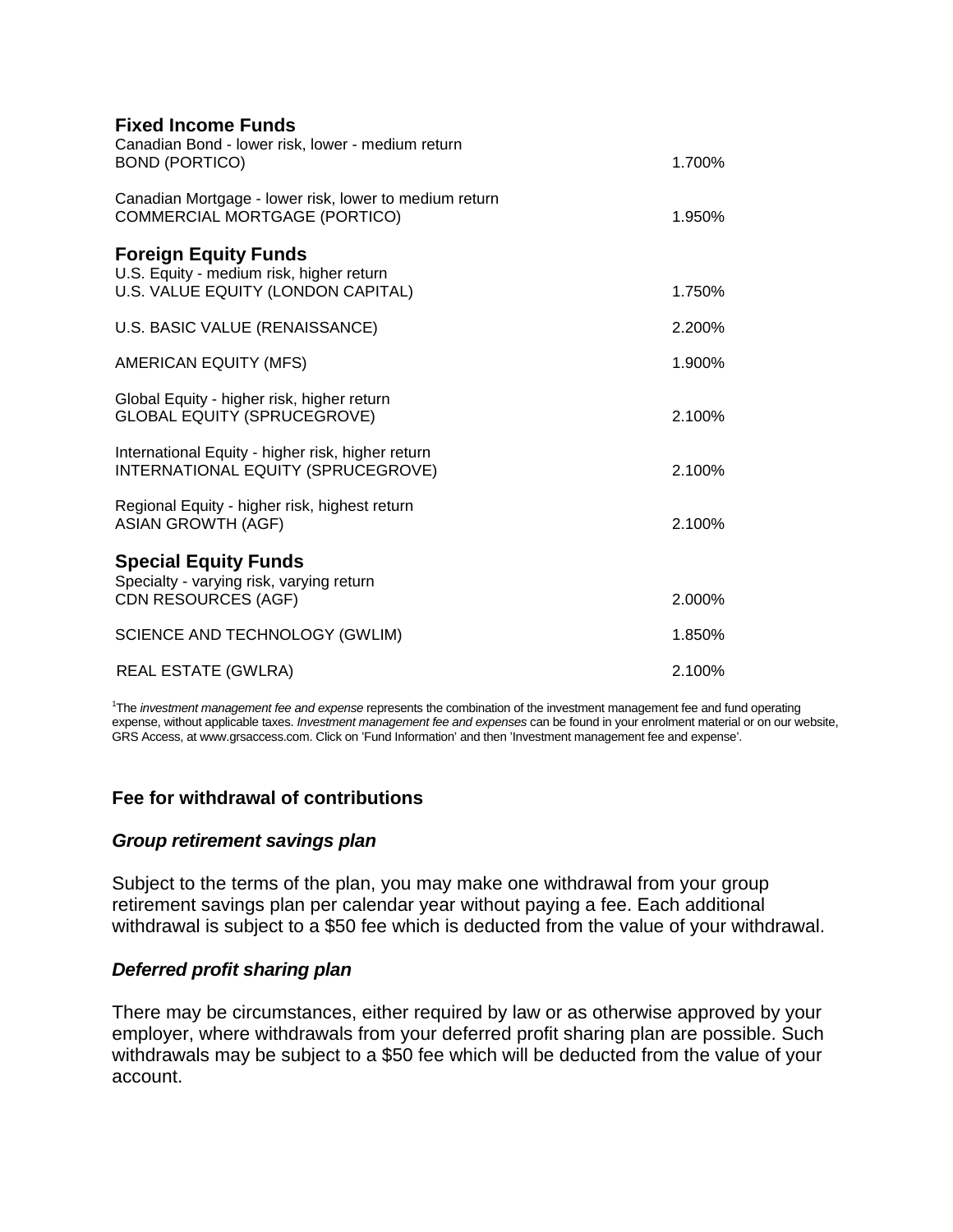# **Fee for location of missing persons**

Where a benefit becomes payable under the terms of the Plan, a fee for locating a missing person who is entitled to the benefit will be deducted from the value of your account.

### **Values withdrawn from guaranteed investments**

On any event where Contributions are withdrawn at the end of the interest guarantee period, your guaranteed investment account value will be calculated at book value.

**On termination of employment,** your guaranteed investment account value will be calculated at market value.

**On retirement,** your guaranteed investment account value will be calculated at book value.

**On death,** your guaranteed investment account value will be calculated at book value.

**On disability,** your guaranteed investment account value will be calculated at market value.

**For interfund transfers,** your guaranteed investment account value will be calculated at market value.

**For withdrawal of Contributions,** your guaranteed investment account value will be calculated at market value.

**On termination of the Plan,** your guaranteed investment account value will be calculated at market value.

**On termination of the Policy where funds are transferred to another carrier,** your guaranteed investment account value will be calculated at market value.

#### **Book value**

If a withdrawal is made before the end of the guarantee period of the investment or in other words, before its maturity date, the value received will be calculated by applying the guaranteed interest rate to the initial investment from the time the investment was made until the date of the withdrawal.

#### **Market value**

If a withdrawal is made before the end of the guarantee period of the investment, or in other words, before its maturity date, the value received will be based on two calculations. First, we will determine the amount the guaranteed investment would have been worth if held to the original maturity date. That amount will then be discounted from the maturity date to the date of withdrawal using the then current interest rate for the same guaranteed term at the time of the withdrawal. The amount received could be higher or lower than the book value, and depends on whether the interest rates at the time of withdrawal are higher or lower than the interest rate at the time of your original investment.